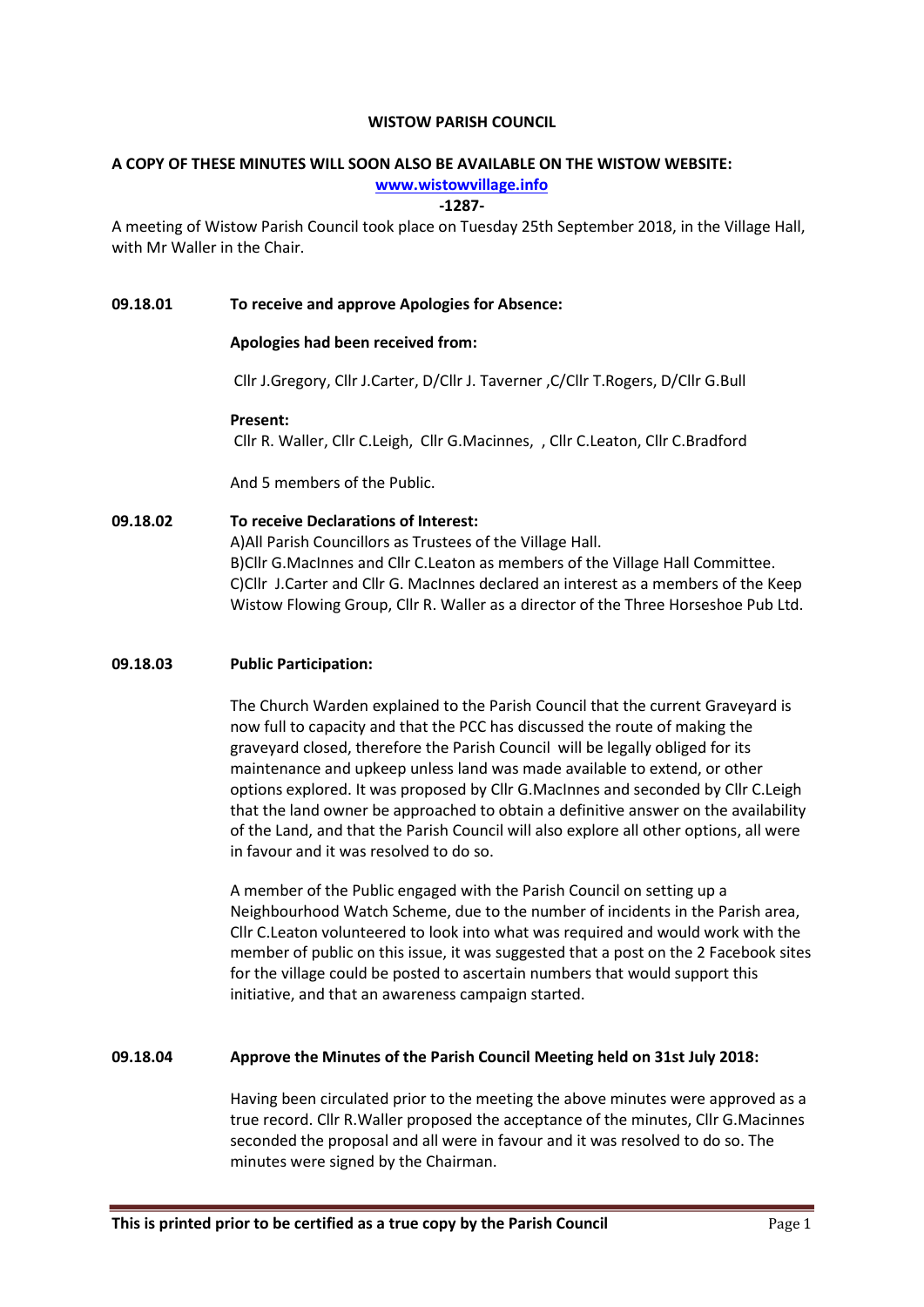### -1288-

# 09.18.05 Reports by the District and County Councillors:

There were no reports submitted

#### 09.18.06

# Matters arising or carried forward from the previous meeting:

- 1 Cllr J.Carter is building a spreadsheet to analyse the Data, ref the play park and the PC will await an update.
- 2 C/Cllr T. Rogers was looking into the Grit bin and chasing officers on the matter, and will report back to the clerk with an answer.CCC are looking into the request.
- 3 The Grass cutting contractor has given a quote to the Parish Council, Cllr R. Waller Will negotiate to see if a better price can be obtained and will bring it back to the Parish council in due course.
- 4 Defibrillator update, HDCs reply that due to the building being listed it is not possible to attach to the front facing wall, the clerk will arrange a meeting with DC officers to see what the Parish Council options are on this issue

# 09.18.07 Notification of planning:

There was no applications this month submitted

### 09.18.08 Finance:

To approve accounts for payment: 25th September 2018

| <b>Date</b> | Ref. No. | Pavee                        | <b>Description</b>   | Amount |
|-------------|----------|------------------------------|----------------------|--------|
| 25/09/2018  | 371      | <b>CGM</b>                   | <b>Grass Cutting</b> | 973.20 |
| 25/09/2018  | 372      | <b>Came And Company</b>      | Insurance renewal    | 808.81 |
| 25/09/2018  | 373      | <b>Mr Tew</b>                | <b>Clerks Wages</b>  | 296.00 |
| 25/09/2018  | 374      | <b>Zen Internet services</b> | Web hosting + domain | 83.84  |

# To note income received:

| Date       | Ref. No. | Payee           | <b>Description</b> | Amount |
|------------|----------|-----------------|--------------------|--------|
| 03/09/2018 |          | <b>Barclays</b> | Interest D/A       | 7.89   |
|            |          |                 |                    |        |

Cllr R.Waller proposed that the accounts be approved for payment. Cllr C. Leigh seconded the proposal, all were in favour and it was resolved to do so. The chairman signed the list of payments on the agenda, Cllr C.Leaton countersigned the Payments.

- 09.18.08.1 Insurance quote from Came and company:,The clerks recommendation was approved by all members to take the 3 year option, therefore giving the PC the best value option.
- 09.18.08.2 Allotment Rents, Councillors discussed and it was proposed by the Chairman and seconded by Cllr G.MacInnes that the increase to the allotment rents be deferred until the next meeting, all were in favour and it was resolved to do so.
- 09.18.08.3 Capalc, All councillors Approved the subscription to Capalc of £25.00 to enter the County GDPR DPO Scheme.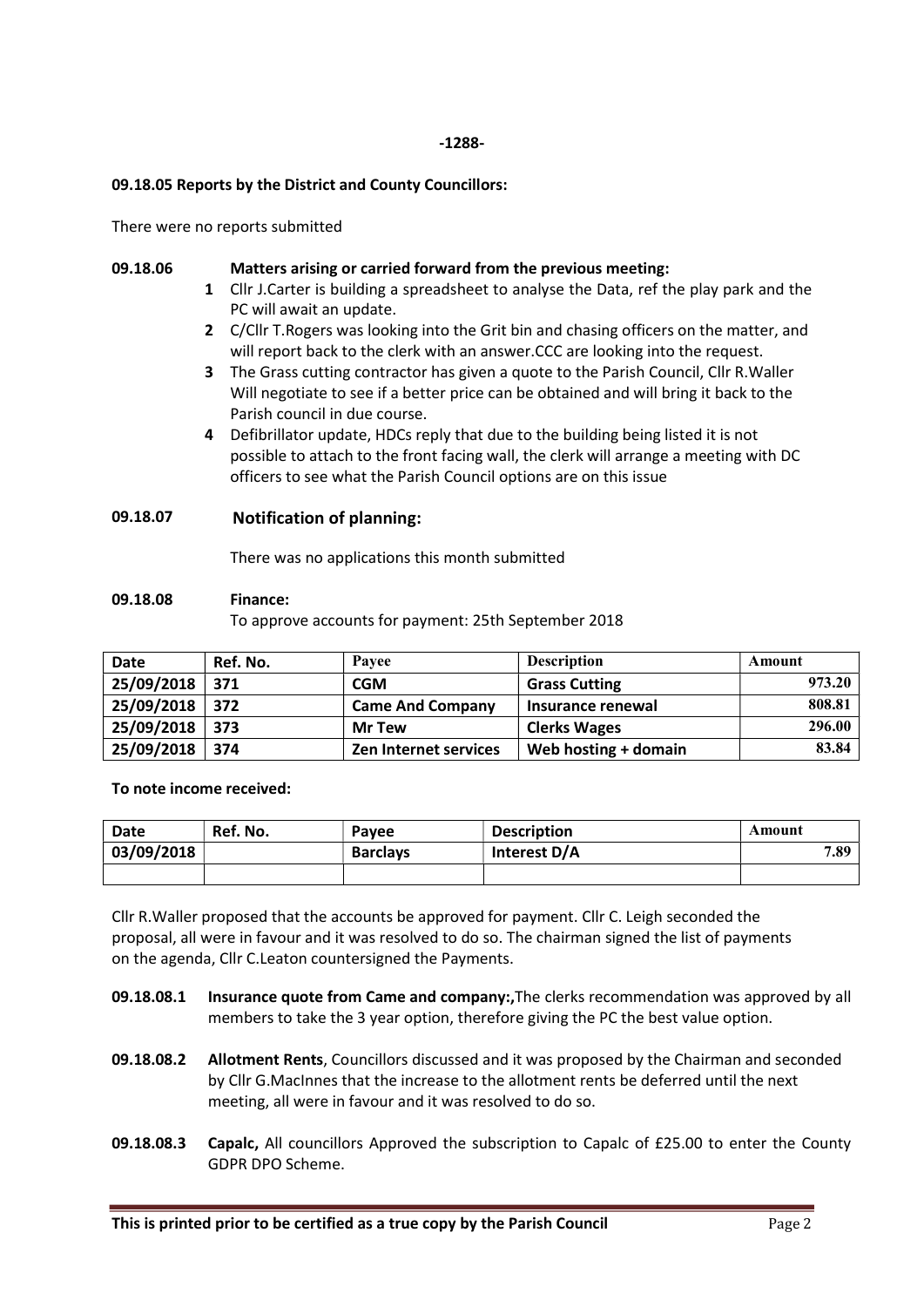-1289-

09.18.09 Traffic, Highways & Road Safety:

Cllr R.Waller will contact Cllr J.Carter to charge and change the Battery on the Mvas sign

#### 09.18.10 Village Maintenance:

1 The issue regarding the Playing field hedge that needs Trimming. It was proposed by Cllr R.Waller and seconded by Cllr C.Leaton that the farmer be approached to cut the hedge in question unless it is still in the breeding season for birds, all were in favour and it was resolved to do so.

# 09.18.11 Policing Matters:

Wistow – A house on Mill Road, Wistow, was broken into during the night of Thursday  $6<sup>th</sup>$  / Friday 7<sup>th</sup> September, whilst the owner was away. Intruders entered by forcing a window at the back of the house, then carried out an untidy search, damaging a piece of furniture in the process before leaving having stolen items of jewellery. Police have made enquiries at neighbouring houses but so far no-one has reported noticing anything suspicious in the area at the time. (Ref 35/28364/18

# 09.18.12 Correspondence and Communications:

- 09.18.12.1 Came and Company Insurance quote see Minute Item 09.18.08.1
- 09.18.12.2 Defibrillator Update: see Minute Item 09.18.06.4
- 09.18.12.3 HDC confirming Cllr C.Bradford Interests now on HDC website
- 09.18.12.4 Waste site and mineral sites location consultation by CCC and Peterborough CC
- 09.18.12.5 Zen Internet Renewal for Domain Name + Hosting services
- 09.18.12.6 Councillors to discuss setting up of NWS for the village. see minute 09.18.03
- 09.18.12.7 Email regarding the Playing field hedge that needs cutting councillors to approve. See minute 09.18.10
- 09.18.12.8 Mayor of Ramsey carol service.

All Communication's were noted by members, all correspondents have been acted upon as necessary.

# 08.18.13 To receive verbal reports from Parish Councillors on matters arising from their portfolio responsibilities.

a)- Litter /Playpark Cllr MacInnes/ Cllr C.Bradford Cllr C. Bradford will take on the Play park weekly inspections b)- Countryside Cllr Gregory c)- Village Hall Cllr MacInnes/Cllr Leaton d)- Website Cllr Carter /Clerk Website reported that it is up to date e)- Trees/Grass Cllr Waller Please see minute 09.18.6.3